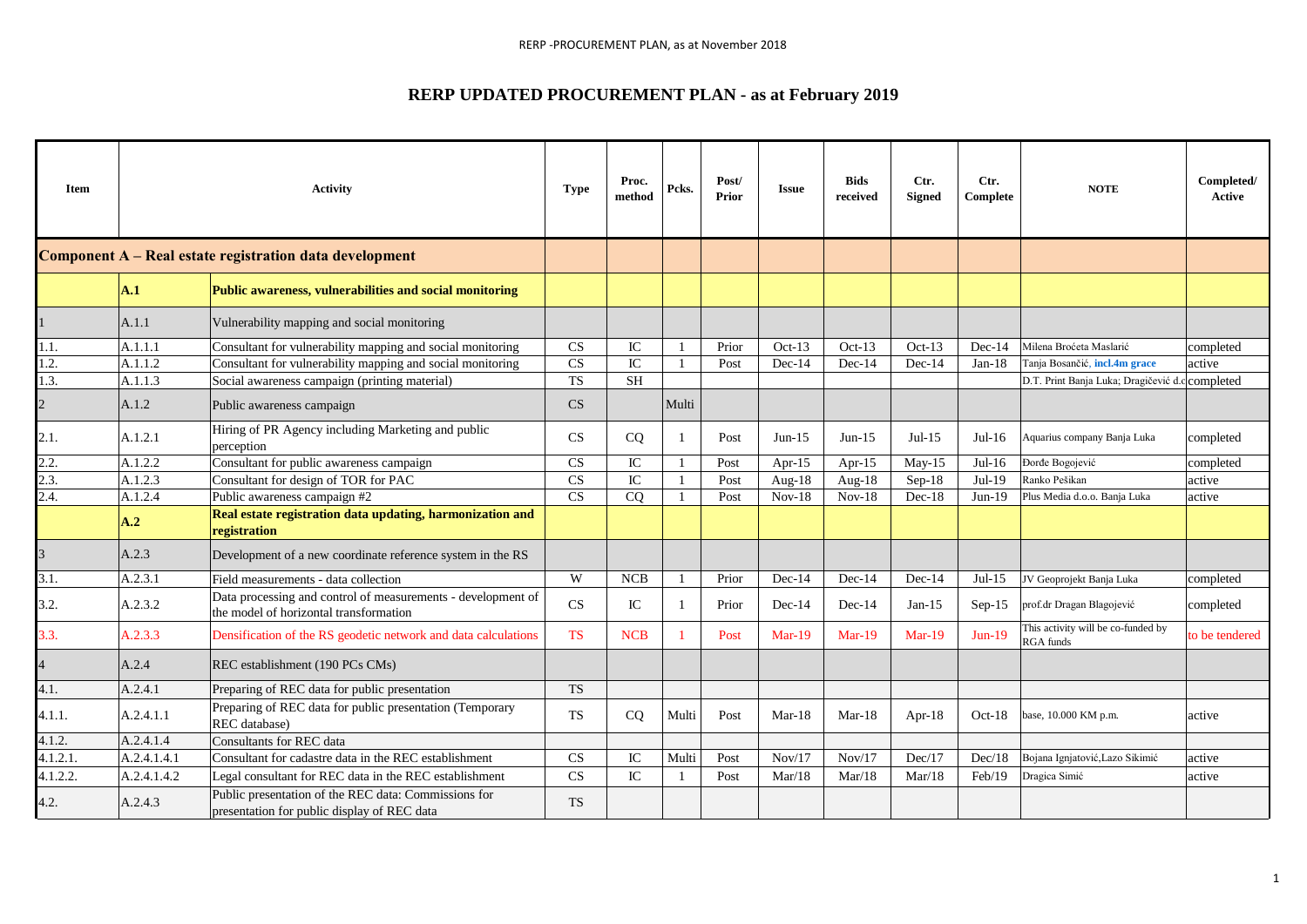| 4.2.1.      | A.2.4.3.1       | Public presentation of the REC data and renting premises      |           |               |       |      |           |           |           |           |                             |                |
|-------------|-----------------|---------------------------------------------------------------|-----------|---------------|-------|------|-----------|-----------|-----------|-----------|-----------------------------|----------------|
| 4.2.1.1.    | A.2.4.3.1.1.    | Public presentation of the REC data                           | <b>TS</b> | $\sim$<br>IU. | 282   | Post |           |           |           |           | 140.000KM p.m.              | active         |
| 4.2.1.2.    | A.2.4.3.1.2.    | Renting premises for Commissions and belonging costs          |           |               |       |      |           |           |           |           |                             |                |
| 4.2.1.2.1   | A.2.4.3.1.2.1   | Renting premises for work of the Commissions                  | OC        | <b>SOE</b>    | Multi |      |           |           |           |           | 35.000KM p.m.               | active         |
| 4.2.1.2.2.  | A.2.4.3.1.2.2.  | Utility costs for rented premises in different municipalities | OC        | <b>SOE</b>    |       |      |           |           |           |           | 5.000KM p.m.                | active         |
| 4.2.1.2.3.  | A.2.4.3.1.2.3.  | Lease of the tel. lines in Bijeljina for the Commissions      | G         | <b>SH</b>     |       | Post | $Mar-15$  | $Mar-15$  | $Mar-15$  | Apr- $17$ | TELRAD NET d.o.o. Bijeljina | active         |
| 4.2.1.3.    | A.2.4.3.1.3.    | Adaptation of premises for work of the Commissions            | W         | <b>SH</b>     | Multi | Post |           |           |           |           |                             |                |
| 4.2.1.3.1.  | A.2.4.3.1.3.1   | Adaptation of premises for work of the Commissions            | W         |               |       |      |           |           |           |           |                             |                |
| 4.2.1.3.1.1 | A.2.4.3.1.3.1.1 | Adaptation of Branch unit Banja Luka                          | W         | <b>NCB</b>    |       | Post | $Mar-19$  | $Mar-19$  | Apr-19    | $Jun-19$  |                             | to be tendered |
| 4.2.1.3.1.2 | A.2.4.3.1.3.1.2 | <b>Adaptation of Branch unit Prijedor</b>                     | W         | <b>NCB</b>    |       | Post | Apr- $19$ | Apr- $19$ | $Mav-19$  | Aug- $19$ |                             | to be tendered |
| 4.2.1.3.2.  | A.2.4.3.1.3.2   | Adaptation of the counter hall at the Branch unit Banja Luka  | W         | <b>SH</b>     |       | Post | Aug- $18$ | Aug- $18$ | Aug- $18$ | $Oct-18$  | DMD Molerin d.o.o.          | active         |
| 4.2.1.4.    | A.2.4.3.1.4.    | Furnishing of premises for work of the Commissions            | G         | <b>SH</b>     | Multi | Post |           |           |           |           |                             | completed      |
| 4.2.1.5     | A.2.4.3.1.5     | Additional survey in the process of public pres. of REC data  | <b>TS</b> | <b>NCB</b>    |       | Post | $Mar-19$  | $Mar-19$  | Apr-19    | $Jun-19$  |                             | to be tendered |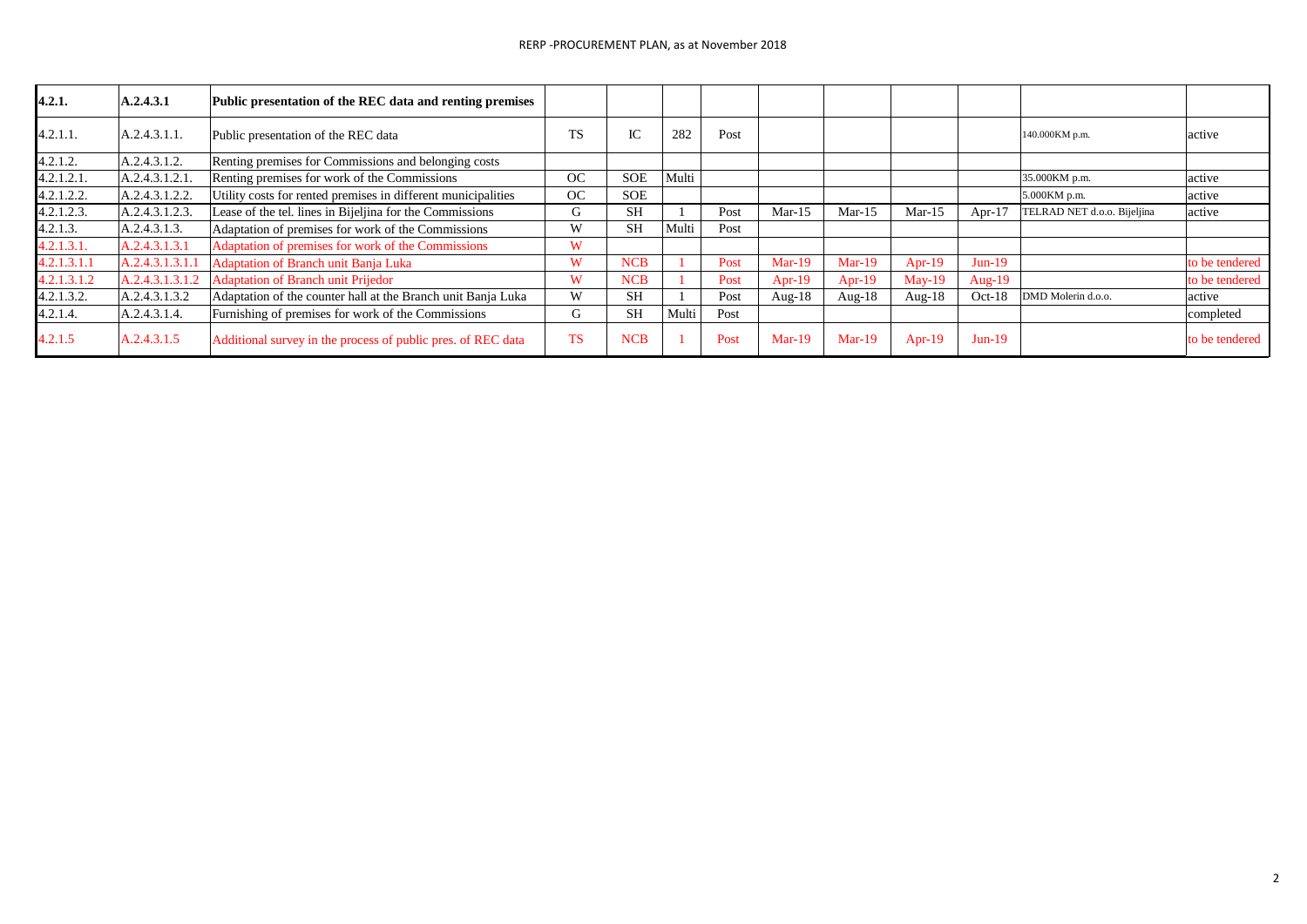|        |                  | Component B - Real estate registration infrastructure development                                                             |                        |             |              |       |             |           |          |           |                                                  |                |
|--------|------------------|-------------------------------------------------------------------------------------------------------------------------------|------------------------|-------------|--------------|-------|-------------|-----------|----------|-----------|--------------------------------------------------|----------------|
|        | B.1              | <b>Working conditions improvement</b>                                                                                         |                        |             |              |       |             |           |          |           |                                                  |                |
|        | B.1.1            | Office purchase and modernization                                                                                             |                        |             |              |       |             |           |          |           |                                                  |                |
| 5.1.   | B.1.1.1          | Architect required for civil works                                                                                            |                        |             |              |       |             |           |          |           | Erker - design and validation                    | active         |
| 5.2.   | B.1.1.2          | Design & Supervision of Office Reconstruction / Rehabilitation<br>work                                                        | <b>CS</b>              | CQ          | 1            | Post  | $Sep-13$    | $Oct-13$  | $Dec-13$ | $Dec-18$  | Erker-supervision (30.984KM<br>contacted rest)   | active         |
| 5.3    | <b>B.1.1.3</b>   | Procurement and installation of LED lights                                                                                    | G                      | <b>NCB</b>  |              | Post  | $May-19$    | $May-19$  | $Jun-19$ | Jul-19    |                                                  | to be tendered |
| 5.4    | <b>B.1.1.4</b>   | Purchase of new premises / Branch offices/ Rehabilitation in:<br>I.N.Sarajevo, Srebrenica, Sokolac, Kneževo, Trebinje, Šipovo |                        | N/A         |              |       |             | 2015-2017 |          |           |                                                  |                |
| 5.4.1. | B.1.1.4.1        | Purchase of office space in 2014/Branch office in: I.N.Sarajevo<br>and Srebrenica                                             | n/a                    | N/A         | N/A          | N/A   | Jul-13 $\,$ | Aug- $13$ | $Jan-14$ | $Jan-14$  | I SA: Simpro d.o.o.<br>Srebrenica: Slađana Bojić | completed      |
| 5.4.2. | <b>B.1.1.4.2</b> | Rehabilitation work of new premises / Branch offices $\&$ in :<br>I.N.Sarajevo and Srebrenica.                                | W                      | <b>NCB</b>  | 1            | Prior | $Dec-14$    | $Jan-15$  | $Feb-15$ | $May-15$  | Marvel d.o.o. Istočno Sarajevo                   | completed      |
| 5.4.3. | B.1.1.4.4        | Purchase of office space in 2015/Branch office in Sokolac                                                                     | G                      | N/A         |              |       | $Oct-14$    | $Nov-14$  | Feb-15   | Aug- $15$ | Opština Sokolac                                  | completed      |
| 5.4.4. | <b>B.1.1.4.5</b> | Rehabilitation work of purchased office space in Sokolac                                                                      | W                      | ${\bf NCB}$ |              | Post  | $Mar-15$    | Apr- $15$ | $May-15$ | Aug- $15$ | Građenje d.o.o. Pale                             | completed      |
| 5.4.5. | B.1.1.4.6        | Purchase of office space in 2016/Branch office in Trebinje                                                                    | ${\bf G}$              | N/A         |              |       |             |           |          | Mar-16    | Luč-Invest d.o.o. Trebinje                       | completed      |
| 5.4.6. | B.1.1.4.7        | Purchase of office space in 2017/Branch office in Knezevo                                                                     | ${\bf G}$              | N/A         |              |       |             |           |          | Jan- $17$ | Pošte Srpske                                     | completed      |
| 5.4.7. | <b>B.1.1.4.8</b> | Purchase of office space in 2017/Branch office in Sipovo                                                                      | G                      | N/A         |              |       |             |           |          | $May-17$  | Opština Šipovo                                   | completed      |
| 6      | B.1.2            | Vehicles                                                                                                                      | G                      |             |              |       |             |           |          |           |                                                  |                |
| 6.1.   | <b>B.1.2.1</b>   | Vehicles 4WDs                                                                                                                 | G                      | ICB         | $\mathbf{1}$ | Prior | $Jul-13$    | Aug- $13$ | $Sep-13$ | Jan-14    | Lada auto Banja Luka-Lot 1                       | completed      |
| 6.2.   | <b>B.1.2.2</b>   | Vehicles, passenger car                                                                                                       | G                      | SН          | $\mathbf{1}$ | Prior | $Jun-14$    | $Jun-14$  | $Jul-14$ | $Oct-14$  | C-Auto Banja Luka                                | completed      |
| 6.3.   | B.1.2.3          | Vehicles 4WDs, and passenger car in 2015                                                                                      | ${\bf G}$              | <b>SH</b>   | $\mathbf{1}$ | Post  | $May-15$    | $May-15$  | $Jun-15$ | $Jul-15$  | Lada auto Banja Luka-Lot 1, C-Auto-<br>Lot 2     | completed      |
| 6.4.   | B.1.2.4          | Vehicles, passenger car                                                                                                       | G                      | <b>SH</b>   | 1            | Post  | $Dec-18$    | Dec-18    | $Dec-18$ | $Jan-19$  | Brcko Gas d.o.o. Brcko                           | completed      |
|        | <b>B.1.3</b>     | Surveying technology improvement                                                                                              | G                      |             |              |       |             |           |          |           |                                                  |                |
| 7.1.   | B.1.3.1          | Surveying technology improvement (GPS and total stations)                                                                     | G                      | <b>ICB</b>  | $\mathbf{1}$ | Prior | $Oct-13$    | $Nov-13$  | $Dec-13$ | Feb-14    | Geokom company- Lot 1 Geowild<br>Company-Lot 2   | completed      |
| 7.2.   | B.1.3.2          | Licenses for SRPOS                                                                                                            | G                      | DC          | $\mathbf{1}$ | Prior | Aug- $13$   | May-13    | $Jun-13$ | $Oct-13$  | Vekom Geo d.o.o. Belgrade                        | completed      |
|        | B.2              | <b>IT-strategy implementation</b>                                                                                             |                        |             |              |       |             |           |          |           |                                                  |                |
| 8      | B.2.1            | ICT technical sustainability                                                                                                  |                        |             |              |       |             |           |          |           |                                                  |                |
| 8.1.   | <b>B.2.1.1</b>   | Technical Assistance for QA/QC, ICT Strategy, others                                                                          | <b>CS</b>              | IC          | Multi        | Post  |             |           |          |           |                                                  |                |
| 8.11   | B.2.1.1.1        | <b>Consultant for SDI</b>                                                                                                     | CS                     | IC          | Multi        | Post  | Sep/17      | Sep/17    | Oct/17   | Oct/18    | D.Rončević, D.Mandić                             | active         |
| 8.1.2. | B.2.1.1.2        | Consultant for developing and testing new data model and<br>design of the use-cases                                           | CS                     | IC          | 1            | Post  | Apr/19      | Apr/19    | May/19   | Aug/19    |                                                  | to be tendered |
| 8.1.3  | B.2.1.1.3        | Consultant for ICT Strategy                                                                                                   | $\overline{\text{CS}}$ | CQ          | 1            | Post  | Dec/18      | Dec/18    | Jan/19   | Jun/19    | Prointer d.o.o. Banja Luka                       | active         |
| 8.2.   | B.2.1.2          | Equipment for the commisssions and IT equipment                                                                               | ${\bf G}$              |             | Multi        |       |             |           |          |           |                                                  |                |
| 8.2.1  | B.2.1.2.1        | Equipment for the commisssions and IT equipment - phase 1                                                                     | G                      | ICB         |              | Post  | Aug-13      | $Sep-13$  | $Nov-13$ | $Jan-14$  | Digit d.o.o. Banja Luka                          | completed      |
| 8.2.2. | B.2.1.2.2        | Equipment for the commisssions and IT equipment - phase 2                                                                     |                        |             |              |       |             |           |          |           |                                                  |                |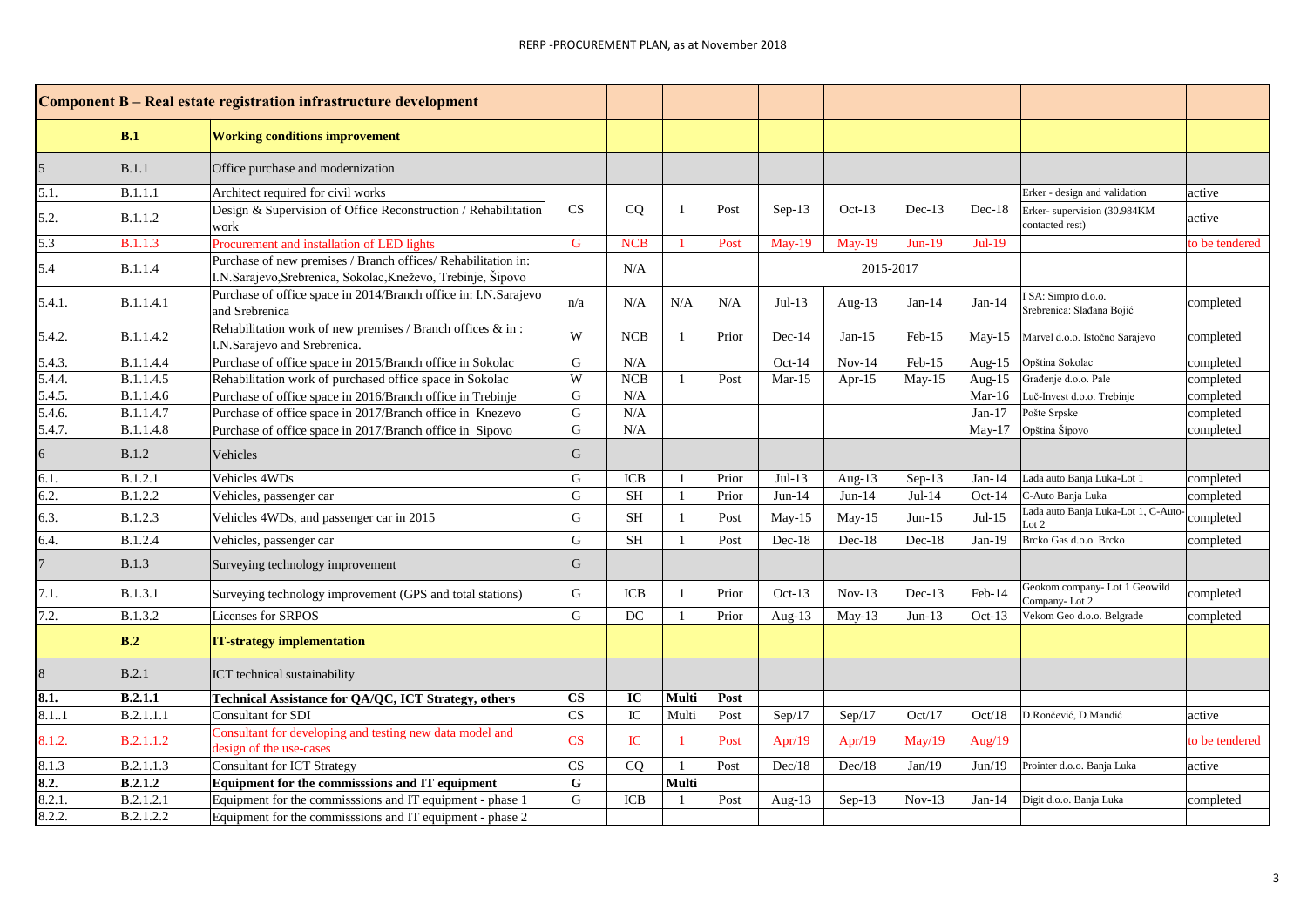| 8.2.2.1. | B.2.1.2.2.1      | Procurement of photocopiers                                           | G         | <b>SH</b>  |       | Post  | $Feb-15$ | $Feb-15$  | $Mar-15$  | $Mar-15$  | Dragičević d.o.o. Banja Luka | completed      |
|----------|------------------|-----------------------------------------------------------------------|-----------|------------|-------|-------|----------|-----------|-----------|-----------|------------------------------|----------------|
| 8.2.2.2. | B.2.1.2.2.2      | Procurement of computer equipment                                     | G         | <b>SH</b>  |       | Post  | $Jul-15$ | $Jul-15$  | $Jul-15$  | Aug- $15$ | Prointer d.o.o. Banja Luka   | completed      |
| 8.3.     | <b>B.2.1.4</b>   | Communication equipment (LAN/MAN/WAN)                                 | G         |            |       |       |          |           |           |           |                              |                |
| 8.3.1.   | B.2.1.4.1        | Communication equipment (LAN/MAN/WAN)                                 | G         | <b>SH</b>  |       | Prior | $Jul-13$ | Aug- $13$ | $Sep-13$  | $Nov-13$  | Digit d.o.o. Banja Luka      | completed      |
| 8.3.2.   | B.2.1.4.2        | Lease of the telecommunication lines                                  | G         | DC         |       | Prior | $Feb-14$ | $Mar-14$  | $Mar-14$  | $Mar-16$  | M:tel a.d. Banja Luka        | completed      |
| 8.3.3.   | <b>B.2.1.4.3</b> | Scanners and faxes                                                    | G         | <b>SH</b>  |       | Post  | Dec/15   | Dec/15    | Jan/16    | Jan/16    | Prointer d.o.o. Banja Luka   | completed      |
| 8.4.     | <b>B.2.1.4.4</b> | Equipment for the commisssions and IT equipment-ph 3                  | G         | <b>SH</b>  | Multi | Post  |          |           |           |           |                              |                |
| 8.4.1.   | B.2.1.4.4.1      | Procurement of IT equipment for the Comissions                        | G         | <b>SH</b>  |       | Post  | Nov/18   | Dec/18    | Dec/18    | Feb/19    | Prointer d.o.o. Banja Luka   | completed      |
| 8.4.2.   | B.2.1.4.4.2      | Procurement of IT equipment for Digital Archive                       | G         | <b>SH</b>  | Multi | Post  | Mar/19   | Mar/19    | Mar/19    | May/19    |                              | to be tendered |
| 8.4.3.   | B.2.1.4.4.3      | Procurement of equipment for Data Center                              | G         | <b>NCB</b> |       | Post  | Mar/19   | Apr/19    | Apr/19    | Jun/19    |                              | to be tendered |
| 9        | B.2.2            | ICT further development and e-services                                |           |            |       |       |          |           |           |           |                              |                |
| 9.1.     | <b>B.2.2.1</b>   | REC system further development, incl. e-services                      | <b>TS</b> | <b>NCB</b> | Multi | Post  | $Jun-19$ | $Jun-19$  | $Jul-19$  | $Sep-19$  |                              | to be tendered |
|          | $\mathbf{B.3}$   | Cadastral and land book scanning and indexing for digital<br>archives |           |            |       |       |          |           |           |           |                              |                |
| 9.2.     | <b>B.3.2</b>     | Equipment for the digital archive                                     | G         |            |       |       |          |           |           |           |                              |                |
| 9.2.1.   | B.3.2.1          | Equipment for the digital archive-Phase 1                             | G         | <b>SH</b>  |       | Post  | $Jul-17$ | $Jul-17$  | Aug- $17$ | $Sep-17$  | Sirius d.o.o. Banjaluka 2018 | completed      |
| 9.2.2.   | <b>B.3.2.2</b>   | Equipment for the digital archive-Phase 2                             | G         | <b>SH</b>  | 2     | Post  | $Jul-18$ | $Jul-18$  | Aug- $18$ | $Sep-18$  | Prointer IT 2018             | contracted     |
| 9.3.     | <b>B.3.4</b>     | Cadastral and land book scanning and indexing for digital<br>archives | CS        | IC         |       | Post  | $Jan-18$ | $Jan-18$  | $Feb-18$  |           |                              |                |
| 9.3.1.   | <b>B.3.4.4</b>   | Renting premises for digital archive center                           | OC        | <b>SOE</b> |       | Post  | $Dec-18$ | $Dec-18$  | $Dec-18$  | $Dec-19$  | Doboj                        | active         |
| 9.3.2.   | <b>B.3.4.5</b>   | Furnishing of rented premises                                         | G         | <b>SH</b>  |       | Post  | $Jan-18$ | $Jan-18$  | $Jan-19$  | Feb-18    |                              | completed      |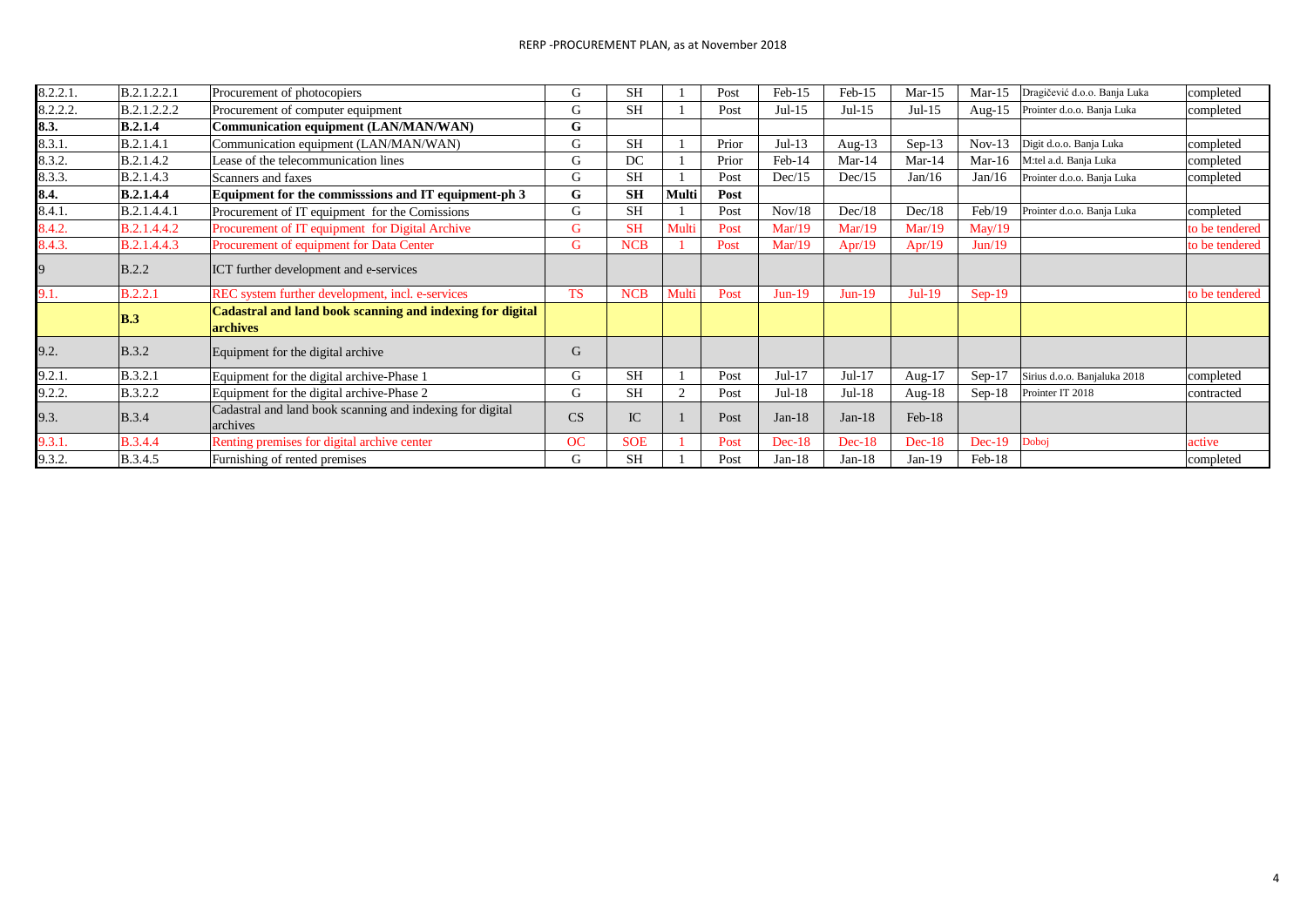|           |              | <b>Component C</b> – Policy and Institutional Development, and Project Management              |                        |            |              |       |                      |          |          |          |                                                              |                             |
|-----------|--------------|------------------------------------------------------------------------------------------------|------------------------|------------|--------------|-------|----------------------|----------|----------|----------|--------------------------------------------------------------|-----------------------------|
|           | C.1          | <b>Policy support</b>                                                                          |                        |            |              |       |                      |          |          |          |                                                              |                             |
| 10        | C.1.1        | Studies, by-laws and laws                                                                      | CS                     |            |              |       |                      |          |          |          |                                                              |                             |
| 10.1      | C.1.1.1      | <b>Studies and amending laws</b>                                                               | CS                     | IC         | Multi        | Post  | $Mar-19$             | $Mar-19$ | $Apr-19$ | $Jun-19$ | <b>Land consolidation and other laws</b>                     | to be tendered              |
| l 1.      | C.1.2        | Technical assistance                                                                           |                        |            |              |       |                      |          |          |          |                                                              |                             |
| 11.1.     | C.1.2.1      | Technical assistance                                                                           | CS                     | IC         | Multi        | Post  | $Jan-16$             | $Jan-16$ | Feb-16   | Feb-18   | Jaslar, Lukić, Vujančević, Ninković,<br>Pavić                | completed                   |
|           | C.2          | <b>Institutional development</b>                                                               |                        |            |              |       |                      |          |          |          |                                                              |                             |
| 12.       | C.2.3        | Capacity building and training                                                                 |                        |            |              |       |                      |          |          |          |                                                              |                             |
| 12.1.     | C.2.3.1      | GA staff (including commision staff)<br>Training or GA starf (including Commissions for public |                        |            |              |       |                      |          |          |          |                                                              |                             |
| 12.1.1.   | C.2.3.1.1    |                                                                                                | TR                     | <b>SOE</b> |              |       | Annual training plan |          |          |          |                                                              | completed                   |
| 12.1.2.   | C.2.3.1.2    | Hiring of external consultants for education of GA staff                                       | TR                     | <b>SOE</b> | Multi        | Post  | $Sep-18$             | $Sep-18$ | $Sep-18$ |          | 4 contracted 6.666KM +<br>100.000KM until the end of Project | active +to be<br>contracted |
| 12.2.     | C.2.3.2      | Legal administration staff for RS MoJ                                                          |                        |            |              |       |                      |          |          |          |                                                              |                             |
| 12.2.1.   | C.2.3.2.1    | Training of judiciary and private sector                                                       | TR                     | <b>SOE</b> |              |       | Annual training plan |          |          |          |                                                              | completed                   |
| 12.2.2.   | C.2.3.2.2    | Exp. incurred in connection with training and other op. costs                                  | <b>OC</b>              | <b>SOE</b> |              |       |                      |          |          |          |                                                              | completed                   |
| 12.2.3.   | C.2.3.2.2.1  | Adaptation works of premises under jurisdiction of the MOJ                                     | W                      | <b>SH</b>  |              | Post  |                      |          |          | $Dec-16$ |                                                              | completed                   |
| 12.2.4.   | C.2.3.2.3    | Recruitment of consultant for the organisation of education                                    | $\overline{\text{CS}}$ | IC         | $\mathbf{1}$ | Post  | Feb-15               | Feb-15   | $Feb-15$ | $Mar-17$ | Miloš Kalajdžić                                              | completed                   |
| 12.2.5.   | C.2.3.2.4    | Procurement of necessary material and technical equipment                                      | G                      |            | 2            | Post  |                      |          |          |          |                                                              |                             |
| 12.2.5.1  | C.2.3.2.4.1  | Procurement of IT equipment                                                                    | G                      | <b>SH</b>  |              | Post  | $Sep-16$             | $Nov-16$ | $Nov-16$ | $Dec-16$ |                                                              | completed                   |
| 12.2.5.2. | C.2.3.2.4.2  | Procurement of furniture                                                                       | $\mathbf G$            | <b>SH</b>  | $\mathbf{1}$ | Post  | $Sep-16$             | $Oct-16$ | $Nov-16$ | $Dec-16$ | Hidraulika Flex d.o.o. Laktaši                               | completed                   |
| 12.3.     | C.2.3.5      | <b>Study tours and workshop</b>                                                                | TR                     | <b>SOE</b> |              |       | Annual training plan |          |          |          |                                                              | active                      |
| 12.4.     | C.2.3.6      | <b>Translation services</b>                                                                    | CS                     | ${\rm IC}$ |              |       | Multi                |          |          | $Jan-20$ | Miodrag Blagojević                                           | active                      |
|           | C.3          | <b>Operational support</b>                                                                     |                        |            |              |       |                      |          |          |          |                                                              |                             |
| 13.       | C.3.1        | <b>Customer satisfaction studies</b>                                                           | CS                     | CQ         | Multi        |       |                      |          |          |          |                                                              |                             |
| 13.1.     | C.3.1.1      | Customer satisfaction studies #1                                                               | <b>CS</b>              | CQ         |              | Post  | $Oct-15$             | $Oct-15$ | $Jan-16$ | $Jun-16$ | Ipsos Str. Marketing d.o.o.BG                                | completed                   |
| 13.2.     | C.3.1.2      | <b>Customer satisfaction studies #2</b>                                                        | $\overline{\text{CS}}$ | CO         |              | Post  | Apr- $19$            | Apr-19   | $May-19$ | Aug-19   |                                                              | to be tendered              |
| 14.       | C.3.2        | Impact evaluation                                                                              |                        |            |              |       |                      |          |          |          |                                                              |                             |
| 14.1.     | C.3.2.1      | Impact evaluation / Phase I                                                                    | <b>CS</b>              | CQ         |              | Post  | $Sep-14$             | $Nov-14$ | $Jan-15$ | $Jul-15$ | City Design Studio Banja Luka                                | completed                   |
| 14.2.     | C.3.2.1a     | Impact evaluation Phase I / contract administrator                                             | CS                     | IC         |              | Post  | $Nov-14$             | $Nov-14$ | $Nov-14$ | $Jun-15$ | Tea Beader                                                   | completed                   |
| 14.3.     | C.3.2.2      | <b>Impact Evaluation-next phase in 2019</b>                                                    |                        | DC         |              | Post  | $May-19$             | $May-19$ | $Jun-19$ | $Oct-19$ |                                                              | to be tendered              |
| I5.       | C.3.3        | Project management                                                                             | CS                     |            |              |       |                      |          |          |          |                                                              |                             |
| 15.1.     | C.3.3.1      | PIU staff                                                                                      |                        |            |              |       |                      |          |          |          |                                                              |                             |
| 15.1.1.   | C.3.3.1.1    | Financial manager                                                                              | CS                     | IC         |              | Prior | $Jan-13$             | $Mar-13$ | $Mar-13$ | $Jan-20$ | Dijana Sredić, incl.4m grace                                 | active                      |
| 15.1.2.   | C.3.3.1.2.1. | Procurement manager 1                                                                          | CS                     | IC         |              | Prior | $Jan-13$             | $Mar-13$ | $Mar-13$ | $Dec-15$ | Suzana Tadić                                                 | completed                   |
| 15.1.3.   | C.3.3.1.2.a  | Procurement manager 2                                                                          | CS                     | ${\rm IC}$ |              | Prior | $Nov-15$             | $Nov-15$ | $Dec-15$ | $Jan-20$ | Siniša Kurteš                                                | completed                   |